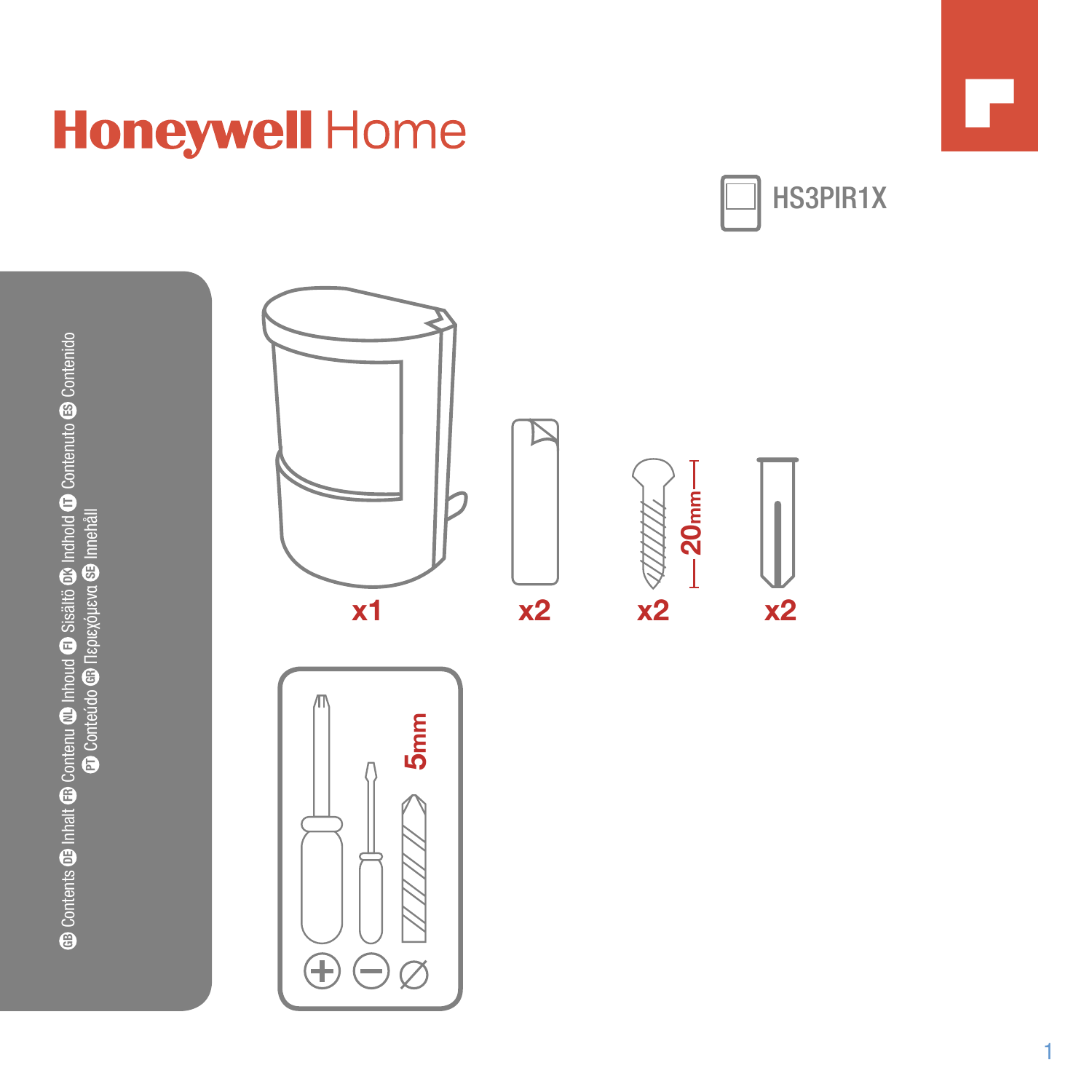$\overline{\bm{v}}$  Identification du meilleur emplacement  $\overline{\bm{w}}$  Locatieplanning  $\blacksquare$  Planeamento de localização  $\blacksquare$  Χωροταξία  $\blacksquare$  Placering GB Location planning DE Planung des Montageortes **D** Sijainnin suunnittelu CD Planlægning af placering IT Posizionamento ES Planificación de la ubicación ontageorte m locati E **B** Location planning **C** cation du Æ Ē



GB Put alarm into learn mode for linking. Refer to online manual. DE Zum Einlernen Alarmanlage in den Programmiermodus versetzen. Siehe Handbuch. **ED** Mettre l'alarme en mode apprentissage pour la liaison. Consulter le manuel en ligne. **(D)** Alarm in leermodus voor koppelen zetten. Zie de online handleiding. @ Aseta hälytin oppimistilaan linkitystä varten. Katso käsikirja verkosta. **D** Sæt alarmen i programmeringsfunktion med henblik på tilslutning. Se online vejledningen.  $\blacksquare$  Mettere l'allarme in modalità di apprendimento per effettuare il collegamento. Fare riferimento al manuale online. ES Coloque la alarma en el modo de aprendizaje para el enlace. Consulte el manual en línea. <sup>co</sup> Coloque o alarme no modo de aprendizagem para efectuar a ligação. Consulte o manual online. **GD** Βάλτε το συναγερμό σε λειτουργία μάθησης για ζεύξη. Ανατρέξατε στο εγχειρίδιο στο διαδίκτυο. SE Sätta larmet i inlärningsläget för länkning. Se onlinehandboken.











**B** Set up **D** Einrichtung **D** Configuration D Instellingen **D** Asetus QD Opsætning  $\blacksquare$  Configurazione  $\clubsuit$  Configuración  $\clubsuit$  Configuração **Φ** Ρύθμιση **SE** Inställning

**B** Set up **Q** Einrich

**Ta Pieliq** zione

Ē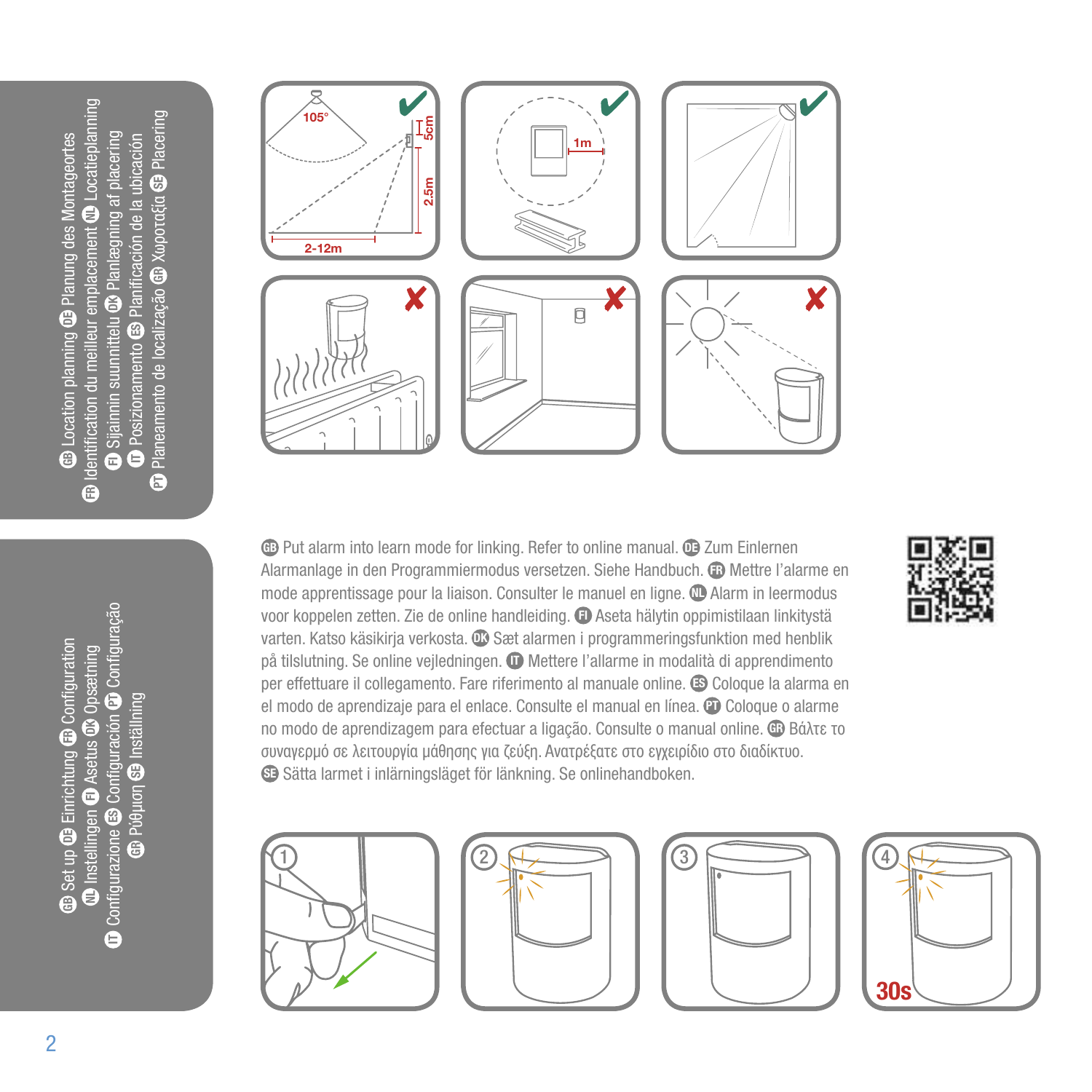stalação **D** Installazione  $\mathbb{E}$  Instalación  $\mathbb{E}$  Instalação GB Installation **QB** Installation GB Installation stallation nstallation NL Installatie FI Asennus DK Installation GR γκατάσταση SE Installation allation Ē Ē ē GF)  $\mathbf{\Phi}$  Eykatáotaon ٢£ nstallazione nstallation  $\blacksquare$  Installatie  $\bar{\epsilon}$ Ē

 $\blacksquare$  Collegamento manuale con allarme  $\clubsuit$  Enlazando manualmente a alarma ento manuale con allame  $\bigoplus$  Enlazando manualmente a alarma  $\bigoplus$  Collegamento manuale con allame  $\bigoplus$  Enlazardo manualmente a alar $\bigoplus$  Ligação manual ao alame  $\bigoplus$  Xapokivmp quivõe que ouvoreppó  $\bigoplus$  Ligação manual ao alame  $\bigoplus$  Xapokivmp quivõe que ouvoreppó  $\mathbb B$  Liaison manuelle vers alarme  $\mathbb U$  Handmatig aan alarm koppelen  $\bm{v}$  Ligação manual ao alarme  $\bm{\mathbb{G}}$  Χειροκίνητη σύνδεση σε συναγερμό  $\mathbf F$  Manuaalinen linkitys hälyttimeen  $\mathbf G$  Manuel tilslutning til alarm  $\oplus$  Liaison manuelle vers alame  $\oplus$  Handmatig aan alarm koppel GB Manual linking to alarm DE Manuelles Einlernen **D** Manuelles Einlernen SE Manuell länkning till larm **@** Manual linking to alarm